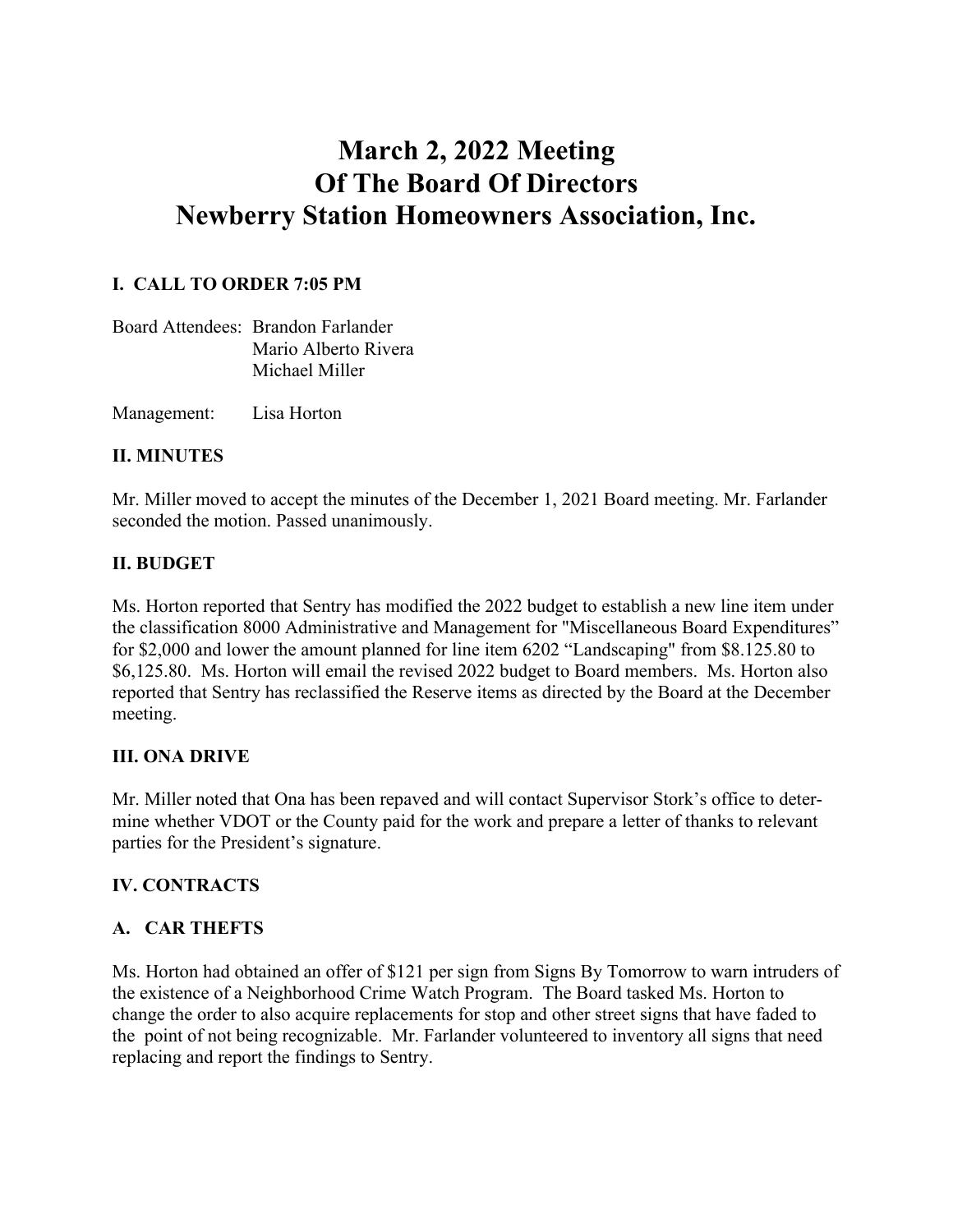At the December meeting, the Board tasked Ms. Horton to investigate the costs of putting a solar powered camera with a motion detector at each entrance to the community, installed on the school bus stop building on Stationhouse Court and on posts at the Hamilton Road entrance off Ona Drive and on the Shannons Landing Way entrance off Newington Road. The Board also tasked Ms. Horton to contact the Board's attorney to ascertain whether there are privacy issues to installing such cameras. Ms. Horton has received a reply from the attorney and will forward that to the Board for consideration at its next meeting.

# **B. POOL/CLUBHOUSE CONTRACTS**

The Board tasked Ms. Horton to begin the search for a pool management company for the 2022 season. Mr. Farlander provided her with a bidder's mailing list.

Ploutis Contracting has finished reconstruction of the pump room.

The Board at its September meeting had accepted an offer of \$980 from All Plumbing to remove the electric hot water heater and reconfigure the water supply under the pantry sink. All Plumbing will furnish and install a new #226; #128: #157; copper hot water line the from new existing hot water heater located in the half bath with full port drain and shut off valve. At the October meeting, the Board deferred implementation of the contract until the Spring. The Board directed Ms. Horton to now proceed with the contract.

#### **C. RETAINING WALL REPLACEMENT**

Last September, Professional Grounds, Inc., submitted proposal 48131 at a price of \$6,269 to do the following:

*1. Demo existing failing split rail fence and timber wall located behind 6919 Hamilton.*

*2. New wall will be constructed using 6x6 pressure treated timbers and be approximately the same height but 25' long.* 

*3. First course of timbers will be 1/2 sunken and secured using 24" Rebar. Five subsequent course will be stacked on top of the first course and secured using 8" Landscape spikes*

*4. IMPORTANT-We will installed drainage behind the wall consisting of geotextile fabric, #57 gravel and perforated pipe.*

*5. Area behind the wall will be backfill as needed and new split rail fence will be installed. New 2 rail split rail fence will then be installed consisting of 4 posts and 6 rails. Post will be set in concrete.* 

At the October meeting, the Board tasked Ms. Horton to refer this proposal to Mr. Budnik and obtain his advice on how to replace the retaining wall in question. Ms. Horton reported that Mr. Budnik inspected the area and stated that the limits Professional Grounds had marked seemed appropriate from what he could determine solely from a visual review. Mr. Miller moved to accept